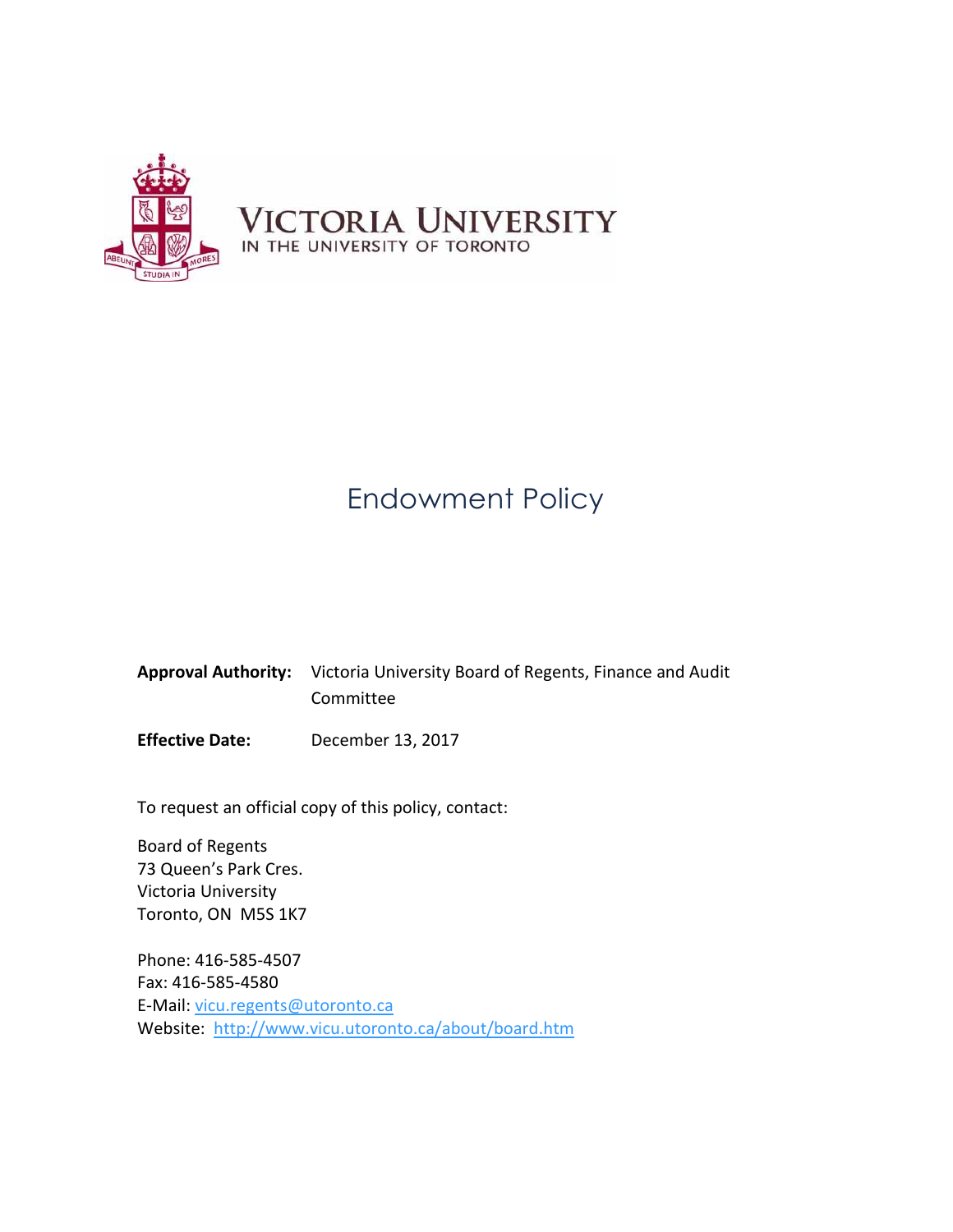# Endowment Policy

## *Definition of Endowment*

An endowment is a fund which retains its capital and uses only the investment income earned to support a variety of activities in keeping with the mission of an institution. Donations which are endowed have impact over a long period of time, as opposed to expendable donations which are used immediately and have impact over a set period of time only, according to the size of the gift and how swiftly it is dispersed.

Endowment funds are established through donations of cash, securities, and property by individuals, corporations or foundations, and through endowed grants provided by government. Each endowment is assigned a separate account for financial reporting purposes, and to ensure that the endowment is administered correctly. The endowment capital is held and invested, and the investment earnings are spent for the purposes intended.

Endowment funds are RESTRICTED FUNDS which must be used in accordance with the purposes specified by donors or by the Board of Regents and are NOT available for use in support of general operating activities unless so designated.

Endowments include externally designated funds and internally designated funds which have been turned into endowments by the Board of Regents at its discretion. The Board of Regents has the right subsequently to remove internally restricted endowment funds.

#### *Scope of Policy*

This policy applies to the procurement of all goods and services purchased by the University for use in its academic, research, administrative, and other activities, regardless of the source of funding for those activities.

Where specific funding agencies impose requirements that are stricter than those of this policy, those requirements must be followed. Where funding agency requirements are less strict than those of this policy, this policy takes precedence.

## *Objective of the Endowment Fund*

The purpose of the Victoria University Endowment Fund (the "Fund") is to provide a steady and increasing income stream to support the mission and objectives of the University.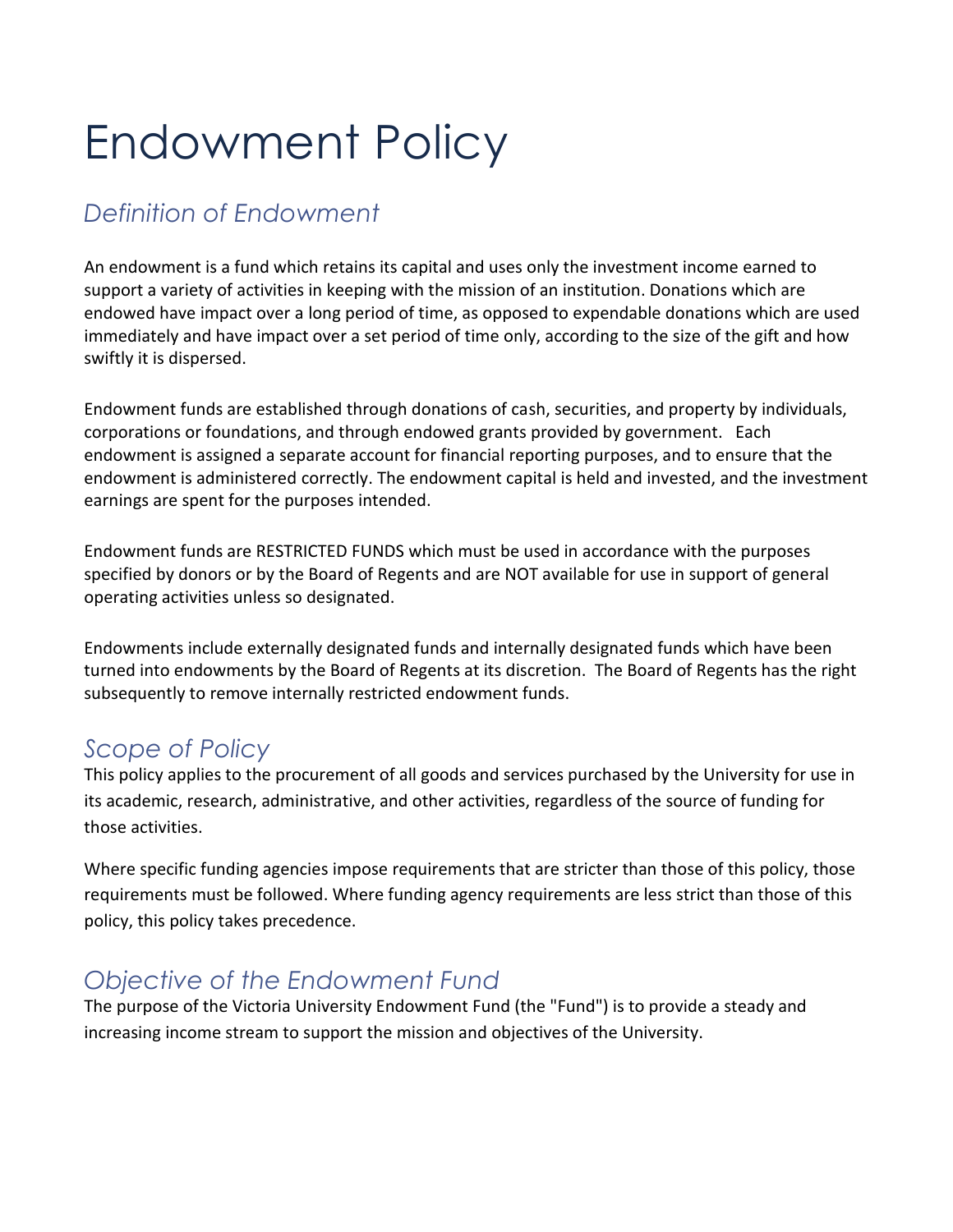The primary goal for the assets of the Fund is to invest them in a prudent manner in order to optimize long term returns, provide steady income at an appropriate level of risk and to preserve (in real dollar terms) the capital of the Fund, and to maintain inter-generational equity.

#### *Policy for the Maintenance and Recording of Endowment Funds*

Victoria University maintains an internally managed unitized endowment pool (the "Pool") that tracks all named endowment accounts. The Pool was established in 1999 with a value of \$100 per unit. Only purchases or re-capitalizations into the Pool change the number of units. All draws, fund expenses and income or loss are shared amongst the named endowment accounts in proportion to their units relative to the entire number of units in the Pool.

Donations/re-capitalizations are unitized into the Pool using the previous month's closing unit value. The amount made available for spending, as per the Spending Policy, is removed at the beginning of each year such that new donors are not negatively impacted by such withdrawals.

The unitization schedule tracks donations and amounts made available for spending which is shown as either an amount due to the endowment or due to the University. This approach limits trading on the account and reduces administrative expenses.

#### *Spending Policy*

Effective in the 2010-2011 fiscal year the University adopted as its spending method the Banded Inflation Model and a target of 4% as its spending rate. The Banded Inflation Model uses a slip-year and ensures that the calculated draw falls within a band of 3-5% of the previous year's opening balance of the Pool. For greater clarification, the draw for 2018-2019 would be based on the closing value of the Pool at April 30, 2017, with 2017-2018 being the slip year. The slip year is required to allow for proper planning and allocation of the award.

## *Policy for the Preservation of Capital for Endowment Funds*

This policy applies to all named endowment accounts of the Fund that are to be maintained into the future.

The purpose of this policy is to ensure that the rate of growth in the Capital Value of the Fund matches or exceeds the rate of inflation over time. Such increases in the Capital Value will allow for increases in the distribution of expendable income that matches or exceeds the rate of inflation. Maintenance of the Inflation-adjusted Value of the Fund will ensure that funds for expenditure are not adversely affected by inflation.

This objective will be achieved by ensuring that the distribution of expendable income does not exceed the real rate of return over a period of years.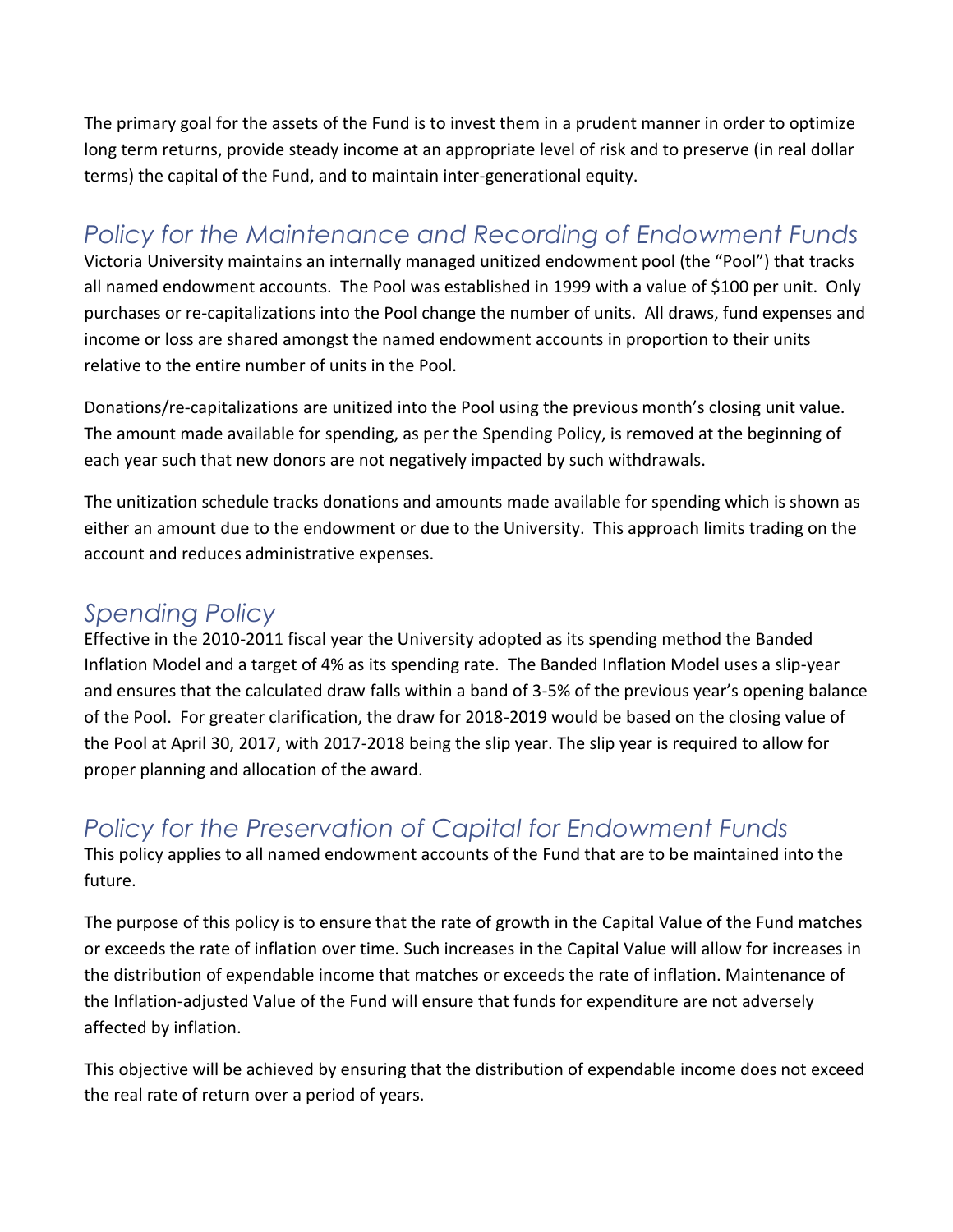The Banded Inflation Model allows for some fluctuation to offset annual fluctuations in the Capital Value. The slip year allows for forward guidance as to the amount of funds available for spending.

#### *Policy on Underwater Funds*

A named endowment account is underwater when its market value is less than its Capital Value. Underwater funds are anathema to the Policy for the Preservation of Capital Endowment funds. As a result the University must treat underwater funds with a high level of seriousness and haste.

A named endowment account would be considered seriously underwater when, at fiscal year-end April 30<sup>th</sup>, as per the University's unitized endowment schedule, its market value is 80% or less than its Capital Value. At this point the following will be done:

- The donor will be contacted in order to be informed of the situation and to be asked if he or she would like to make an additional contribution to bring the endowment above the 80% threshold. The donor will be asked also if he or she would like to provide a cash gift to be given in the years when there is no income available in the spending account.
- For accounts established at the time the unitization fund began, (i.e. 1999) known as "pre-99" endowments, the spending requirement will be relaxed by 25%. The 25% that is not spent will be re-capitalized into the named endowment account.
- For accounts established after the start of the unitization fund, known as post-99 accounts, the spending requirement will be relaxed by 50%. The 50% that is not spent will be re-capitalized into the named endowment account.

Where practicable, the University will seek to fund any shortfalls arising from this policy such that the effect on the award recipient is minimized. Each year the Finance Office will prepare a detailed report showing the effect on each named endowment account as a result of this Policy.

## *A Practical Example*

Assume Donor A provides a gift to the Endowment Fund in May 2016 (i.e. during the 2016-2017 Fiscal Year) of \$1,000,000.00 (One million dollars)

#### *2016-2017 Fiscal Year*

The donation would be unitized into the Fund using the previous month's strike price. (Let's assume a strike price of \$100, which would produce 10,000 units). The donation will "rest" for the remaining part of the year and will rise or fall by the movement in the market.

#### *2017-2018 Fiscal Year*

The donation will receive its first spending allocation based on the number of units at the close of Fiscal 2017 (10,000 units) multiplied by the 2018-2019 Draw Spending Unit Allocation (expected to be \$3.96) . This would make \$39,600 available. This amount is held in reserve and made available for spending in the 2018-19 fiscal year.